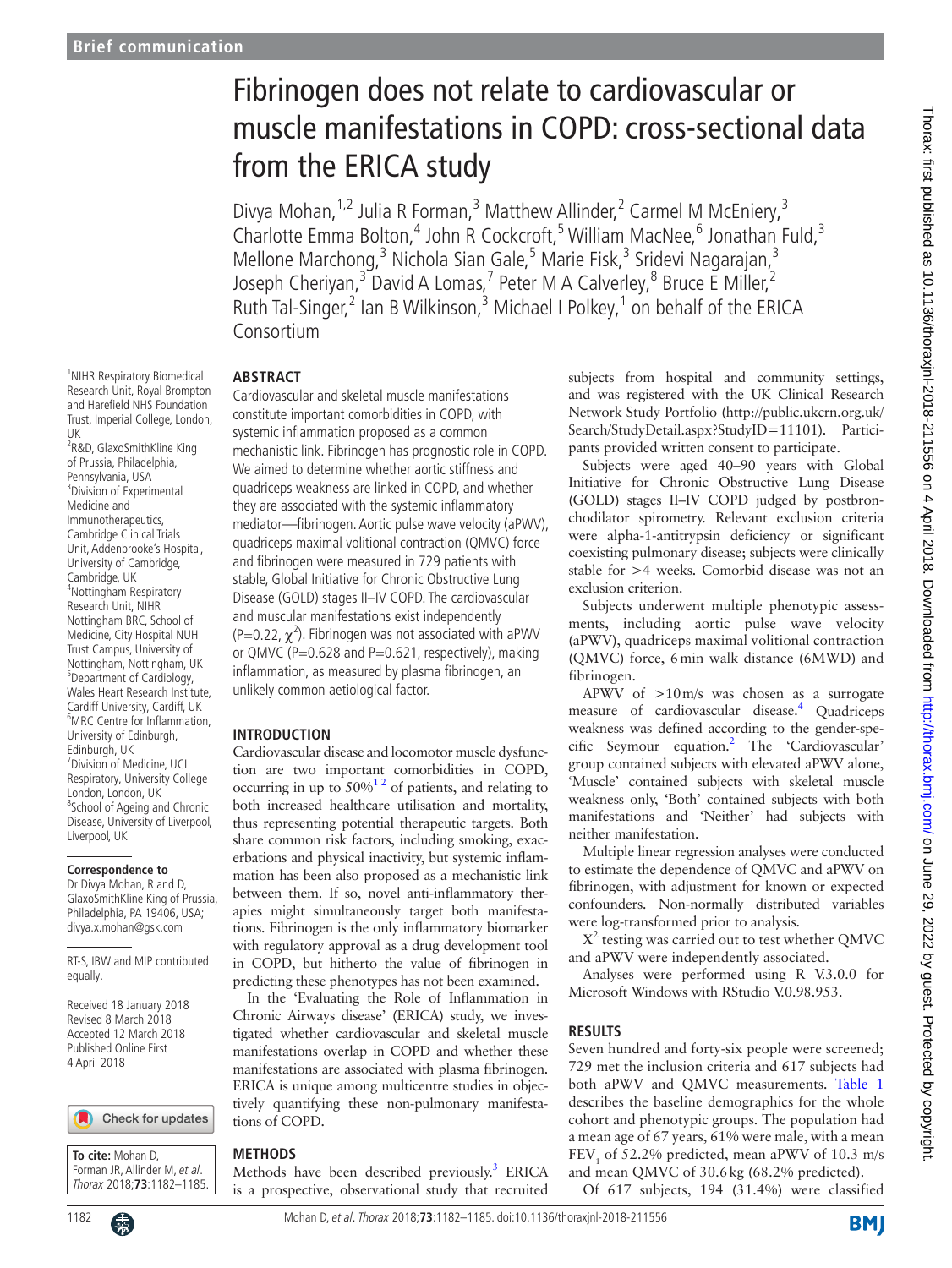<span id="page-1-0"></span>

| Table 1<br>Baseline demographics   |                 |                  |                   |                        |                |
|------------------------------------|-----------------|------------------|-------------------|------------------------|----------------|
| Variable                           | Overall (n=729) | Neither (n=194)  | Muscle $(n=137)$  | Cardiovascular (n=154) | Both $(n=132)$ |
| Age (years)                        | 67(8)           | 66 $(7)$ ***     | 63 $(8)$ ***      | 70 $(7)^{***}$         | 70 $(7)^{***}$ |
| Gender (% male)                    | 60.6            | 58.3             | 54.7              | 67.5                   | 62.9           |
| Smoking history (total pack years) | 47 (28)         | 45 (27)          | 47(26)            | 51(31)                 | 47 (28)        |
| BMI ( $\text{kg}/\text{m}^2$ )     | 27.3(5.8)       | $26.3(4.9)^{4}$  | 26.9(5.6)         | 27.1(4.9)              | $28.3(6.5)$ *  |
| Fat-free mass (kg)                 | 51.0(11.1)      | 49.7 (10.6)      | 50.1(11.2)        | 51.9 (10.5)            | 52.2 (11.9)    |
| CAT score (0-40)                   | $20(0-40)$      | $17(0-38)$ ***   | $22(1-39)$ **     | $19(3 - 40)$           | $21.5(6-40)^*$ |
| SGRQ total score                   | 51.4(22.3)      | 44.2 (21.2)***   | 57.4 $(21.5)$ *** | 47.7 $(22.5)^*$        | 55.8 (20.5)*   |
| $FEV1$ (L)                         | 1.34(0.53)      | $1.50(0.52)$ *** | 1.31(0.53)        | 1.32(0.50)             | 1.26(0.50)     |
| FEV, (% predicted)                 | 52.2 (16.1)     | 57.4 (14.2)***   | 49.4 (16.3)*      | 51.8 (16.4)            | 50.5 (15.8)    |
| FEV,/FVC                           | 0.48(0.13)      | 0.49(0.12)       | 0.48(0.13)        | 0.47(0.12)             | 0.49(0.13)     |
| Muscle indices                     |                 |                  |                   |                        |                |
| QMVC (kg)                          | 30.6 (11.5)     | 36.1 (10.1)      | 23.4 (7.9)        | 36.7 (10.7)            | 22.7(8.2)      |
| QMVC (% predicted)                 | 68.2 (20.7)     | 81.4 (15.3)      | 51.5(12.0)        | 82.2 (14.9)            | 50.2 (12.9)    |
| SPPB total score                   | $10(1-12)$      | $11(3-12)$ ***   | $10(3-12)$        | $11(4-12)^{**}$        | $9(2-12)$ ***  |
| 6MWD (m)                           | 345 (130)       | 404 (104)***     | 338 (129)         | 361 (125)              | 282 (132)***   |
| Cardiovascular indices             |                 |                  |                   |                        |                |
| Supine MAP (mm Hq)                 | 98 (12)         | $96(11)^*$       | 95 (10)***        | $100(10)*$             | $100(11)^*$    |
| aPWV (m/s)                         | 10.3(2.6)       | 8.3(1.1)         | 8.3(1.1)          | 12.2(2.0)              | 12.7(1.9)      |
| Inflammatory markers               |                 |                  |                   |                        |                |
| Fibrinogen (g/dL)                  | 3.49(0.86)      | 3.44(0.95)       | 3.41(0.76)        | 3.49(0.78)             | 3.52 (0.90)    |
| hsCRP (mg/L)                       | 6.57(12.1)      | 7.45 (19.7)      | 6.11(8.13)        | 5.63(6.95)             | 6.365(6.55)    |
| WCC $(x10^9/L)$                    | 7.50(2.16)      | 7.32(2.15)       | 7.19(2.18)        | 7.42 (1.95)            | 7.70(2.38)     |
| Comorbidities                      |                 |                  |                   |                        |                |
| Exacerbations per year             | 1.9(2.1)        | 1.71(1.8)        | $2.2(2.0)*$       | 1.81(2.34)             | $2.2(2.3)$ *   |
| Diabetes (%)                       | 11.4            | 6.3              | 7.2               | 10.4                   | $18.3$ **      |
| Antihypertensive therapy (%)       | 35.9            | 31.4             | 28.9              | 39.0                   | $43.9*$        |
| Cholesterol-lowering therapy (%)   | 32.6            | 22.8             | 28.5              | $37.9$ **              | 43.8***        |
| Previous myocardial infarction (%) | 7.9             | 6.3              | 6.6               | 9.1                    | 9.2            |

Baseline demographics for overall cohort (n=729) and phenotypic groups. Values expressed as mean (SD) for continuous variables and median (range) for discrete variables. The 'Neither' group (n=194) represents subjects with neither elevated aPWV nor skeletal muscle weakness. The 'Muscle' group (n=137) represents subjects with skeletal muscle weakness alone. The 'Cardiovascular' group (n=154) represents subjects with cardiovascular manifestation, defined as elevated aPWV, alone, and the 'Both' group (n=132) contains subjects demonstrating both skeletal muscle weakness and elevated aPWV. Skeletal muscle weakness according to predicted QMVC based on equations developed by Seymour *et al*<sup>[2](#page-3-3)</sup> and elevated aPWV defined as >10 m/s.

\*P<0.05, \*\*P<0.01,\*\*\*P<0.001 for significant differences across groups. For continuous variables, the P value represents differences between overall mean and group mean. For ordinal and binary variables, the P value represents differences between the 'Neither' group and the remaining groups. Adjustments have not been made for multiple comparisons.

6MWD, 6min walk distance; aPWV, aortic pulse wave velocity; BMI, bodymass index; CAT, COPD Assessment Test; hsCRP, high-sensitivity C reactive protein; MAP, mean arterial pressure; QMVC, quadricepsmaximal volitional contraction; SGRQ, St George's Respiratory Questionnaire; SPPB, short physical performance battery; WCC, white cell count.

as 'Neither', 137 (22.2%) as 'Muscle', 154 (30.0%) as 'Cardiovascular' and 132 (21.4%) as 'Both' [\(supplementary eFigure](https://dx.doi.org/10.1136/thoraxjnl-2018-211556)  [1](https://dx.doi.org/10.1136/thoraxjnl-2018-211556)). Overall, 269 out of 617 (43.6%) subjects had muscle weakness and 286 out of 617 (46.4%) had elevated aPWV.  $X^2$  test confirmed that cardiovascular and skeletal muscle manifestations were independent (test statistic 1.49;  $P = 0.22$ ).

Fibrinogen was not siginificantly associated with either APWV or QMVC (P =  $0.628$  and P =  $0.621$ ) [\(figure](#page-2-0) 1, supplementary [eTable 2 and eTable 3](https://dx.doi.org/10.1136/thoraxjnl-2018-211556)).

Age, gender, supine heart rate, supine mean arterial pressure and diabetes were significantly associated with aPWV (online [supplementary eTable 2](https://dx.doi.org/10.1136/thoraxjnl-2018-211556)). Smoking history, FEV<sub>1</sub>, previous self-reported myocardial infarction, antihypertensive therapy and cholesterol-lowering therapy were not significantly associated.

QMVC was significantly and independently associated with

age, gender, fat-free mass and FEV<sub>1</sub> (online [supplementary](https://dx.doi.org/10.1136/thoraxjnl-2018-211556) [eTable 3\)](https://dx.doi.org/10.1136/thoraxjnl-2018-211556). Smoking history and height were not significant associations.

## **Discussion**

Cardiovascular and skeletal muscle manifestations are more prevalent in COPD than previously reported, but do not coexist more frequently than is expected by chance and therefore likely require different therapeutic approaches. Furthermore, fibrinogen was not associated with quadriceps strength or aortic stiffness, suggesting that it is unlikely to be useful in clinical trials addressing cardiovascular or skeletal muscle manifestations in COPD. Our findings do not support the concept that anti-inflammatory therapy aiming to reduce fibrinogen is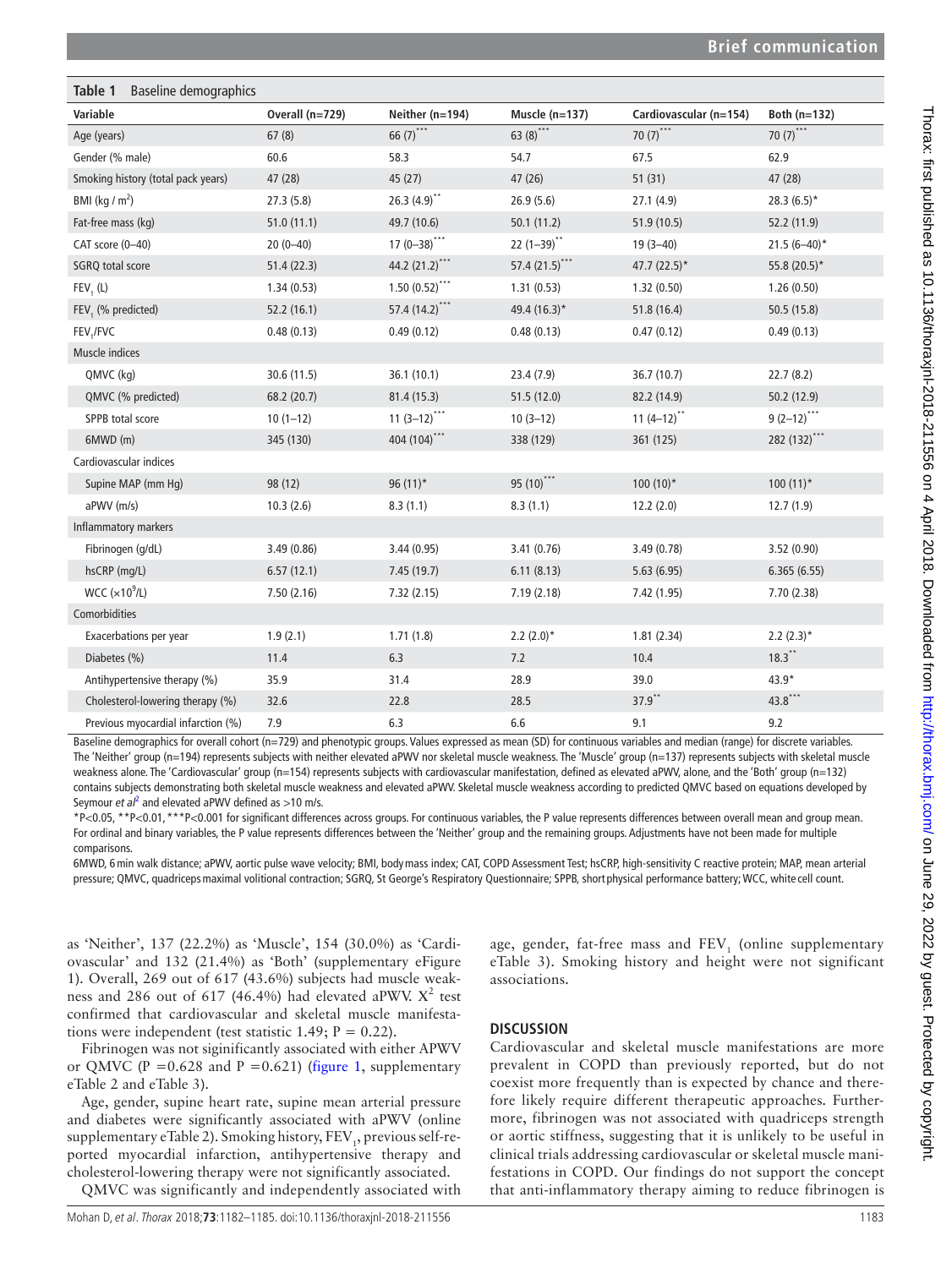

**Figure 1** Relationship between fibrinogen and aPWV and QMVC. Scatterplot demonstrating relationship between (A) fibrinogen (g/L) and arterial stiffness, as measured by aPWV (m/s) in 651 subjects with COPD, with Spearman's correlation of 0.05 and P=0.25; and (B) fibrinogen (g/L) and quadriceps weakness, as measured by QMVC (kg) in 684 subjects with COPD, with Spearman's correlation −0.10 and P=0.009. aPWV, aortic pulse wave velocity; QMVC, quadriceps maximal volitional contraction.

likely to reduce aortic stiffness or improve quadriceps strength in COPD.

Our estimate of cardiovascular comorbidity agrees with previous estimates. Associations with aPWV in our patients were similar to those previously observed in healthy subjects.<sup>[4](#page-3-2)</sup> Interestingly fibrinogen was not associated with arterial stiffness, despite prior reports of association of aPWV with interleukin-6 and C reactive protein (CRP); moreover, we failed to find associations between white cell count, CRP and aPWV or QMVC (online [supplementary eTables 4–13\)](https://dx.doi.org/10.1136/thoraxjnl-2018-211556). Furthermore, we did not find an association between  $\text{FEV}_1$  and aPWV, in contrast to smaller studies,<sup>[5](#page-3-4)</sup> suggesting that aPWV is not linked to the severity of airflow limitation in people diagnosed with COPD.

In our cohort, the prevalence of quadriceps weakness (43.6%) is higher than previously reported. $^{2}$  $^{2}$  $^{2}$  In COPD, muscle weakness precedes the development of whole body cachexia, with relative upper limb sparing<sup>[6](#page-3-5)</sup>; therefore, measures other than QMVC (eg, hand grip strength or bioimpedance) are likely to underestimate the prevalence of muscle dysfunction.

This study is one of the few to have examined the coexistence of cardiac and muscle manifestations. Using different methodologies prior studies found lower prevalences; Vanfleteren *et al*[7](#page-3-6) reported 10% of patients in their cardiovascular cluster had muscle wasting while 7% of patients with cachexia had a history of myocardial infarction. Siebeling *et al*[8](#page-3-7) estimate the coexistence of cardiovascular and muscular comorbidities at 2%–3%. Of our cohort, 21.4% exhibited both elevated aPWV and quadriceps weakness;  $\chi^2$  testing confirmed that there is not an independent, overlap syndrome.

<span id="page-2-0"></span>Our study supports recent data that refute the link between low-grade systemic inflammation and cardiovascular or muscle manifestations in COPD.<sup>79</sup> Persistent systemic inflammation is present in 16% of patients with COPD<sup>10</sup>; given that we report prevalence of both aPWV and QMVC is much higher than 16%, inflammation seems an improbable key aetiological factor. The cross-sectional nature of our data means that a temporal link between PWV and QMVC or systemic inflammation cannot be assessed at this stage, although follow-up of the cohort is ongoing. Additionally, it is important to note that our study allowed the cross-sectional assessments to be carried out over either a single visit or two visits within a 3-month period; therefore, we acknowledge that in some patients inflammatory markers were measured on a separate day to aPWV and QMVC. A further limitation is that 112 patients of the entire data set did not have the three key measures assessed here. These patients were similar in most respects to the cohort analysed here but had a lower  $\text{FEV}_1$  and 6MWD (data not shown).

In conclusion, cardiovascular and skeletal muscle manifestations are prevalent in COPD, with muscle weakness being more common than previously thought. These extrapulmonary manifestations are distinct and need to be addressed individually. Neither aortic stiffness nor quadriceps weakness relates to plasma fibrinogen, suggesting that this is not a useful biomarker for trials addressing these manifestations and that inflammation is an unlikely aetiological factor.

**Acknowledgements** The authors would like to thank the subjects who participated in the study, as well as the study teams at all five participating centres, especially Jessica Middlemiss (Cambridge Clinical Trials Unit) and Cayley Smith